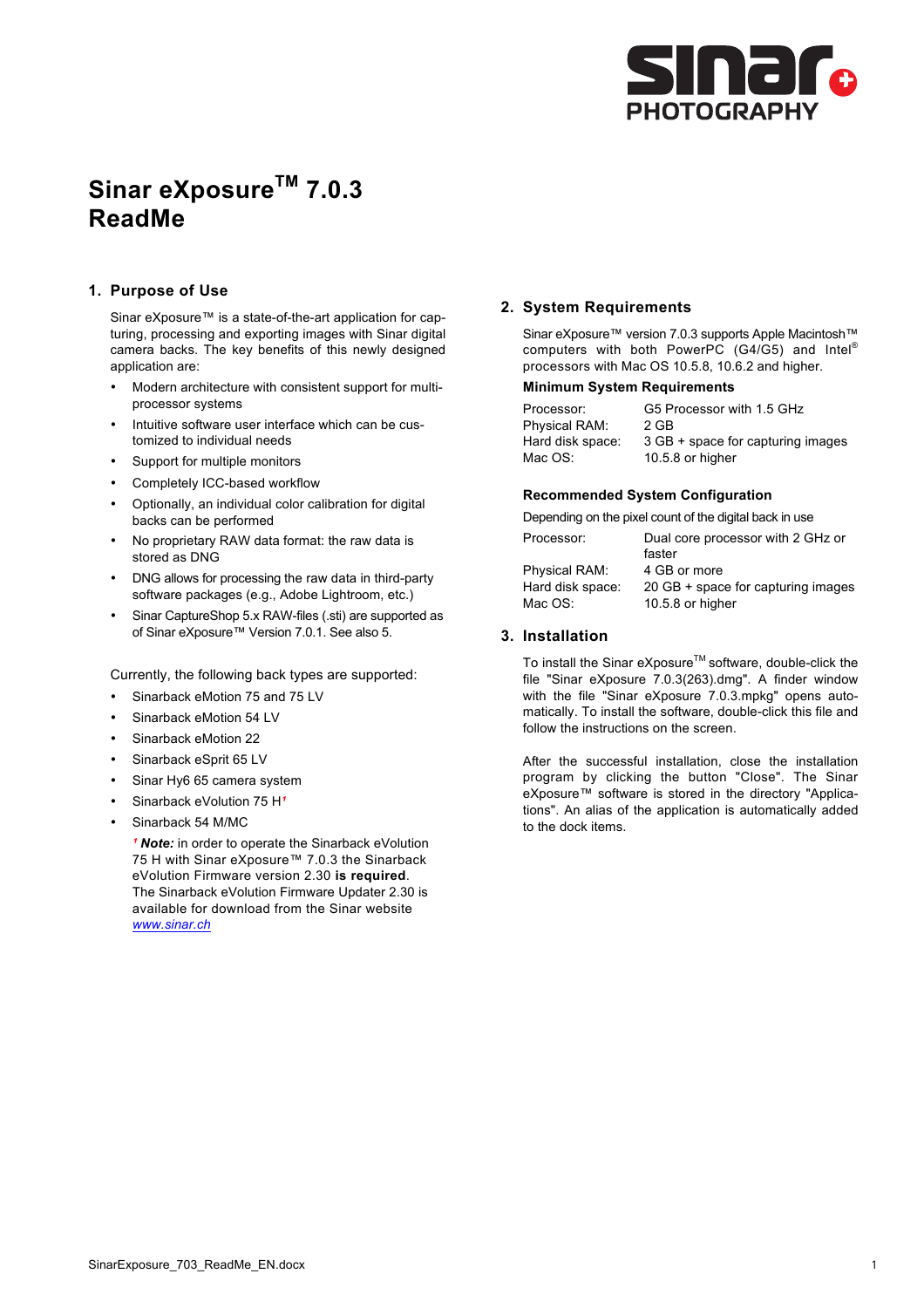

#### **4. Shading Mode**

The Sinar eXposure™ 7.0.3 includes a unique **Shading Mode** specifically designed for architectural photography with the new **Sinar arTec camera system**. Thanks to the Shading Mode, photographers can now capture images and create shading files for each individual capturing situation completely mobile. Back in the studio, the shading files can efficiently be applied to the respective images in batch mode.

A shading is created using the Shading diffusor. The shadings have to be created under the same light conditions as the capture. They are saved in the image folder and are loaded and displayed with the images in the Contact sheet.

To activate the shading mode, first of all, the respective icon has to be placed to the toolbar. After activating the shading mode, each image in the contact sheet shows a black check box. To select a file as a shading mark this check box. The selected shading will be applied to the subsequent images until another file is selected as shading. A gray frame marks the images to which the specific shading will be applied.



The shading intensity is selected by marking the pie chart in the upper left corner of the thumbnail. The proportions of the pie chart are visible correspond to the intensity of the brightness correction (0%, 25%, 50%, 75% or 100%). The color correction intensity is always 100%.

In order to create new DNG raw files with the associated shadings applied the user can select the images in the contact sheet and drag them to the destination folder in the browser. He can also have the associated shadings

applied on the fly while exporting the images in TIFF or JPEG format.

## **5. Processing of Images from Eyelike Capture Pro and Sinar CaptureShop™**

Basically Sinar eXposure™ is able to read images that have been captured with Eyelike Capture Pro. Images captured with Sinar CaptureShop™ 5.x (**S**inar **T**agged **I**mage, ".sti" raw data) are supported as of Sinar eXposure™ version 7.0.3. Multishot Images are openend, displayed and exported only as 1-shot images.

Changes to the image parameters that are made using Sinar eXposure™ to images captured with these two applications are not saved in the original raw data, therefore any possible damage of the original raw data is prevented.

By dragging images originally captured with Eyelike Capture Pro into a different folder, the original raw data is converted into DNG and saved as copies to the target folder.

### **6. Compatibility of the Sinar eXposure™ Raw Data with Applications of Third-party Suppliers**

Images that are created using Sinar eXposure™ are saved as DNG-files. In principle it is possible to process these images with software packages of third party suppliers that are able to interpret DNG-data. However, it has to be considered that not every application capable of interpreting DNG-data can necessarily read and process the Sinar eXposure™ raw data correctly as well.

Sinar eXposure™ permits the categorization of the images using star symbols (the more stars it has, the more important is the image). This categorization and the meta data stored in the raw data can be interpreted and displayed by software packages of third party suppliers.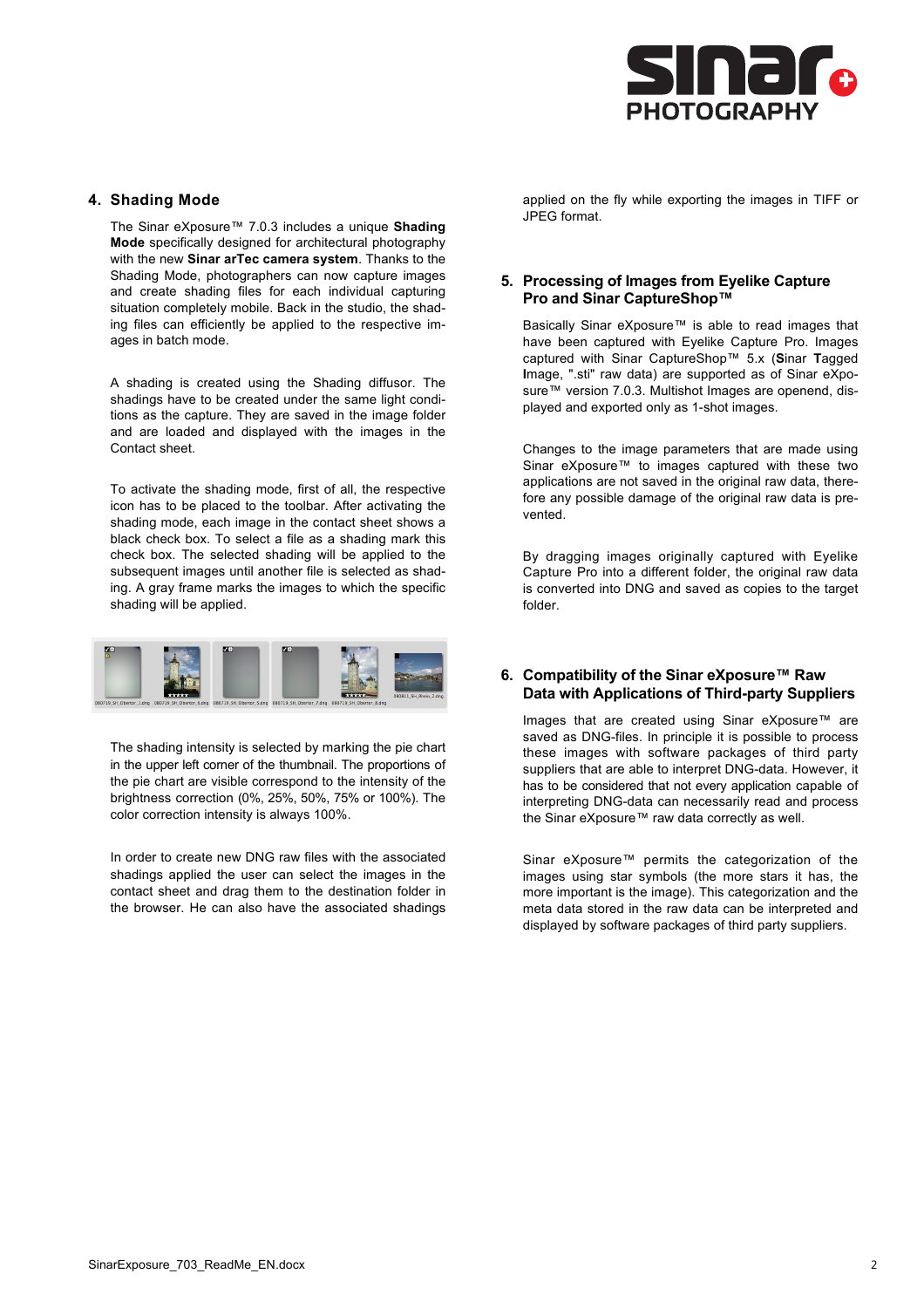

## **7. Version Log Sinar eXposure™**

**Improvements with eXposure 7.0.3 (compared to 7.0.1**

- a. The Sinarback 54 M/MC is now fully supported. The issue when installing the CCD files from the CD for the Sinaback 54 M/MC has been resolved.
- b. The following MF cameras are supported when using the Sinarback eSprit 65LV tethered with Firmware Version 1.041:
	- Hasselblad V System
	- Hasselblad H System

For further information, details and restricitons for these cameras, please consult the ReadMe file of the Sinarback eSprit Firmware 1.041.

c. Various minor bugs have been fixed

#### **Improvements with eXposure 7.0.1 (compared to 6.2)**

- a. The reason for the kernel panics that happened on some models of the Apple Macintosh computers has been eliminated.
- b. STI files created by Sinar CaptureShop™ 5.x are now correctly read and displayed.
- c. DNG-files produced on a Sinarback eSprit 65 can now also be read directly from the CF card.
- d. Besides of the currently available profile for Flashlight, now also profiles for Tungsten- and Daylight are available when working with one of the Sinarbacks that are supported by Sinar eXposure™ (Sinarback eVolution 75 H, Sinarback eMotion 75/54 LV, Sinarback eSprit 65 LV, and Sinarback 54 M/MC).
- e. The asymmetrical swing/tilt axes of a Sinar p3/p2/p view camera are displayed in the Live image window.
- f. In the Contact sheet, images captured in the 4-shot mode are marked accordingly.
- g. When working with a Sinarback eVolution 75 H or a Sinarback 54 M/MC the USB-Lens Interface by Schneider Kreuznach can be controlled from the user interface of Sinar eXposure™. The shutter can be triggered direct from Sinar eXposure. Aperture and exposuretime has to be set from the Schneider Lens Control Software.
- h. When browsing over an image with the "Pipette" tool, the RGB-values are displayed beneath the pipette icon.
- There are several skins available for the GUI.

#### **8. Known Bugs**

- When operating Sinar eXposure 7.0.3 on Apple MacBook Pro (latest models with unibody housing) or iMac (latest models with aluminium housing), it is possible that Sinar eXposure performs unstable. This leads to program crashes or Kernel Panics. This problems affects MacOs 10.5.x (Leopard) as well as 10.6.x (Snow Leopard).
- When downloading images from a Sinarback eMotion 22/54/75-CF card, the images may show artifacts and pixel errors. It is recommended to store images on the Sinarback eMotion's internal memory or shoot tethered until this issue is corrected.
- Images originally captured with Eyelike Capture Pro may show a wrong white balance in Sinar eXposure™.
- Setting the white balance in thumbnails using Sinar eXposure™ on images originally captured with Eyelike Capture Pro may produce a wrong white balance in the image overview.
- The Sinarback eVolution 75 H as well as the Sinarback 54M/MC in combination with the Sinarcam 2 and Fuji GX680 is not supported.
- Images from CaptureShop's .sti RAW data openend in Sinar eXposure can, depending on the used Sinarback / CaptureShop Version, displayed too dark.

The curve which is stored in the CaptureShop image will not transferred correctly when openend in Sinar eXposure

- After launching Sinar eXposure™ 7.0.3 and connecting a Sinarback eVolution 75 H with Sinar p3, Sinar Sliding adapter, and Sinaron Digital CMV lens, the exposure time indicated in the user interface is not properly applied. Instead, the software uses the exposure time of 1 second by default. After changing the exposure time with the respective slider the software uses the correct exposure time for all following shots.
- When using the Sinar eXposure™ 7.0.3 software with Sinarback eVolution 75 H, a Sinar p3 view camera, and Sinar Sliding adapter, the Sinar LC shutter moves in front of the lens when sliding the ground glass into viewing position.
- Using the Sinar LC Shutter with the Sinarback eVolution 75 H and the AUX socket of the Hasselblad V Generic adapter plate 552.36.250 is currently not supported.
- Multishot exposures (4- and 16-shot) in the .sti format (Sinar CaptureShop 5.x) are openend, displayed and exported as 1-shot images.
- The camera adaptation "Hasselblad V", using Sinarback 54 M/MC and Sinarback eVolution 75H in combination with the Adapterkit 552.45.050 supports triggering from the camera only.
- Sinarback 54 M/MC: The qualitiy of the Live Video overview window is not optimized. In order to focus properly, the use of one of the three indicator windows is strongly advised.